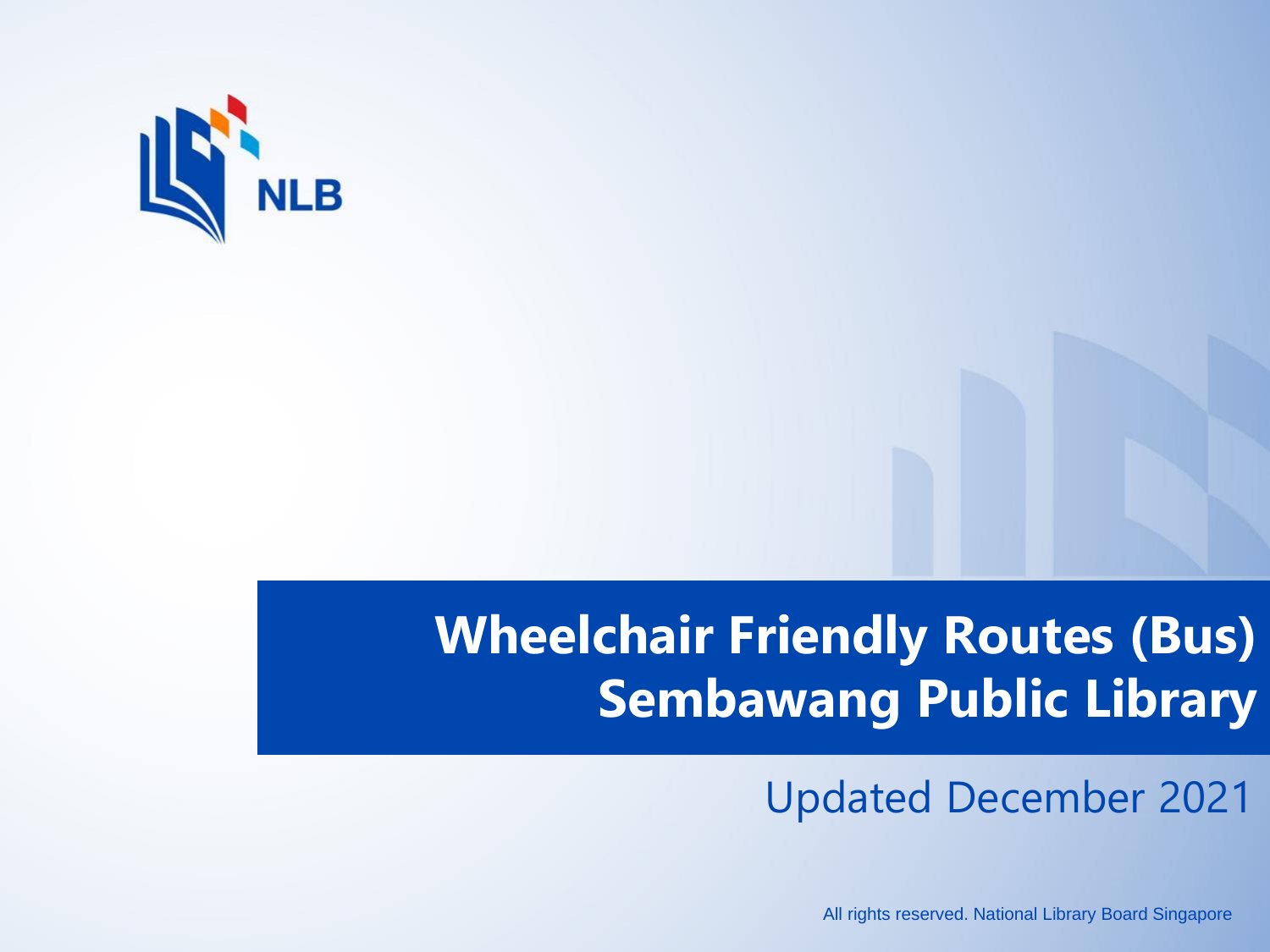## **Route 1: From Sembawang Station Bus Stop (58211) to Sembawang Public Library**

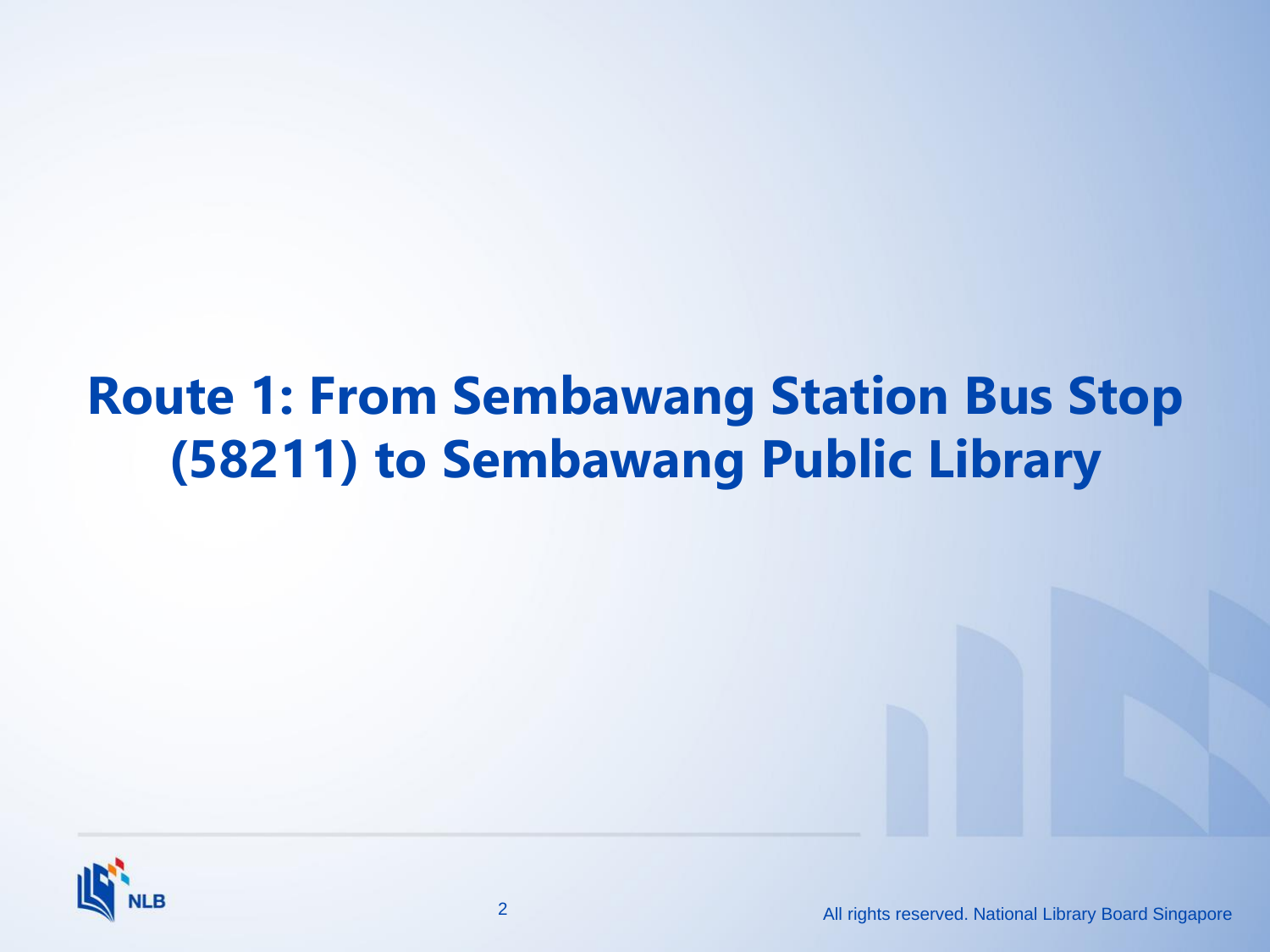

1. Take the ramp on the left



3. Go straight and you will see a ramp at the end of the route





2. Go straight and turn left



4. Go down the ramp and towards the traffic light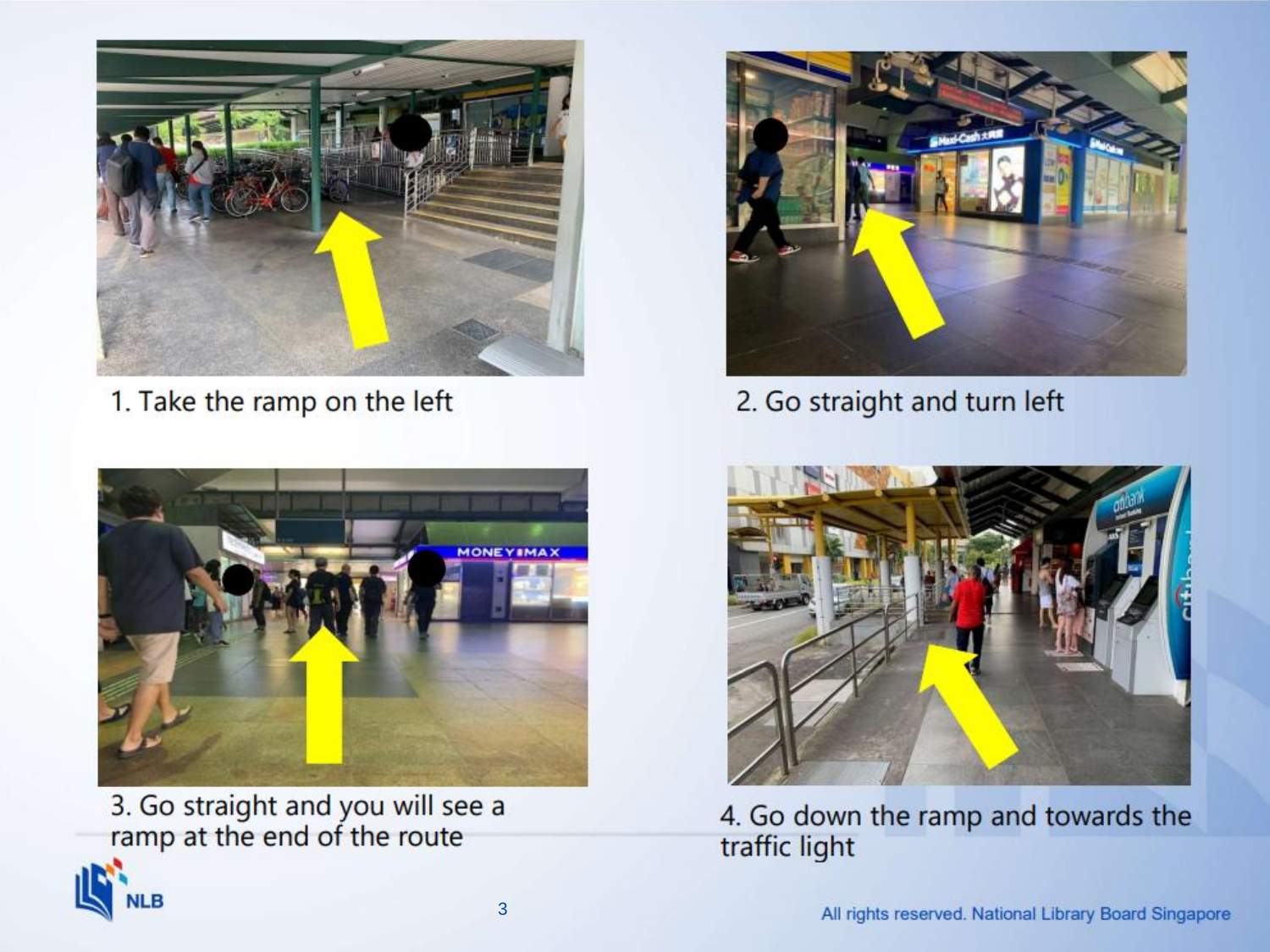

5. Cross over to Sun Plaza



7. Go straight and turn left. You will see the passenger lift



6. Go straight in and you will see McDonald's on your left



8. Take the lift up to Level 4

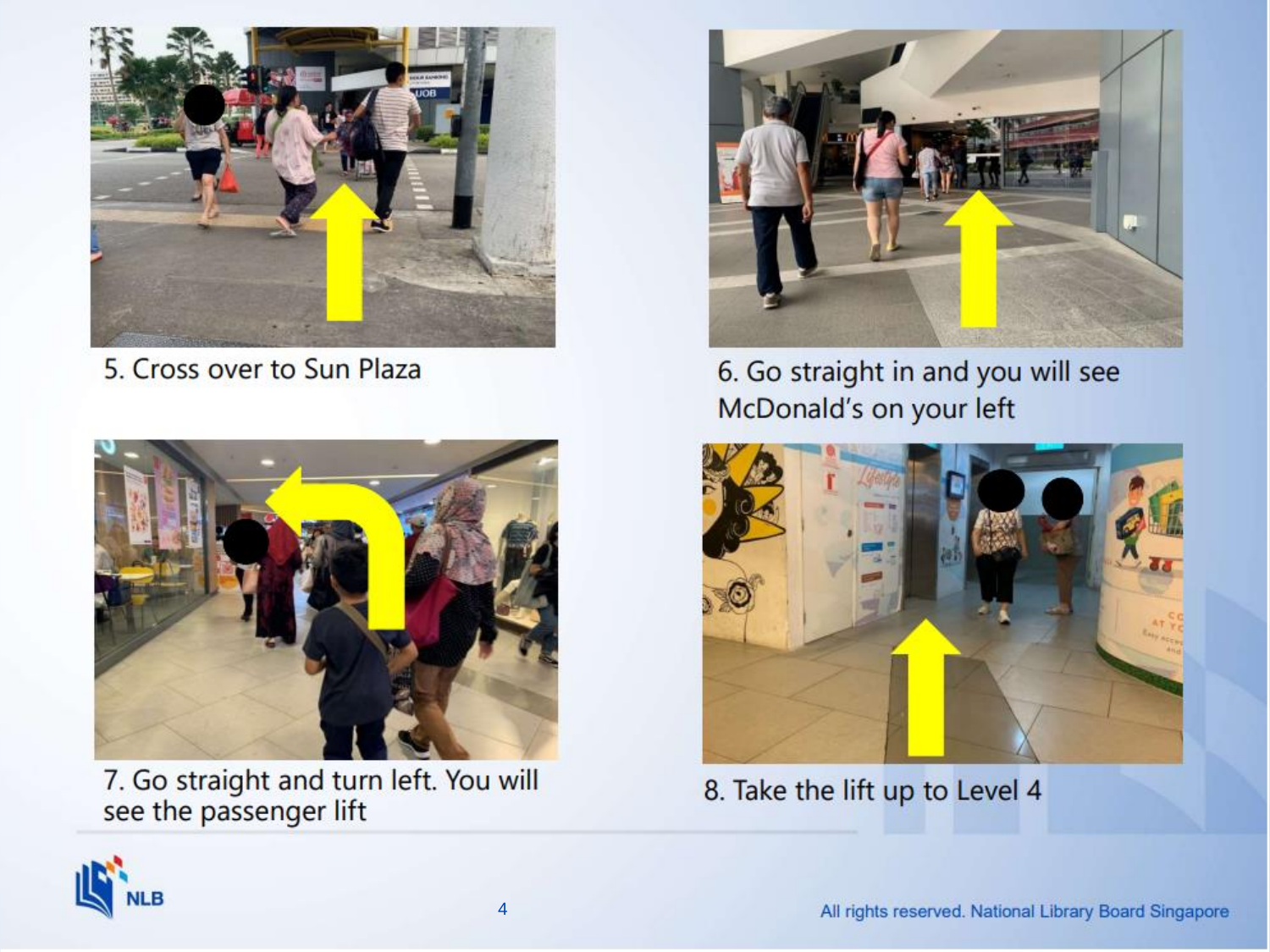

9. At Level 4, go straight and turn right



11. Take lift up to Level 5. Sembawang Public Library is on the right





10. Go straight. Pass by the education centres, there is a lift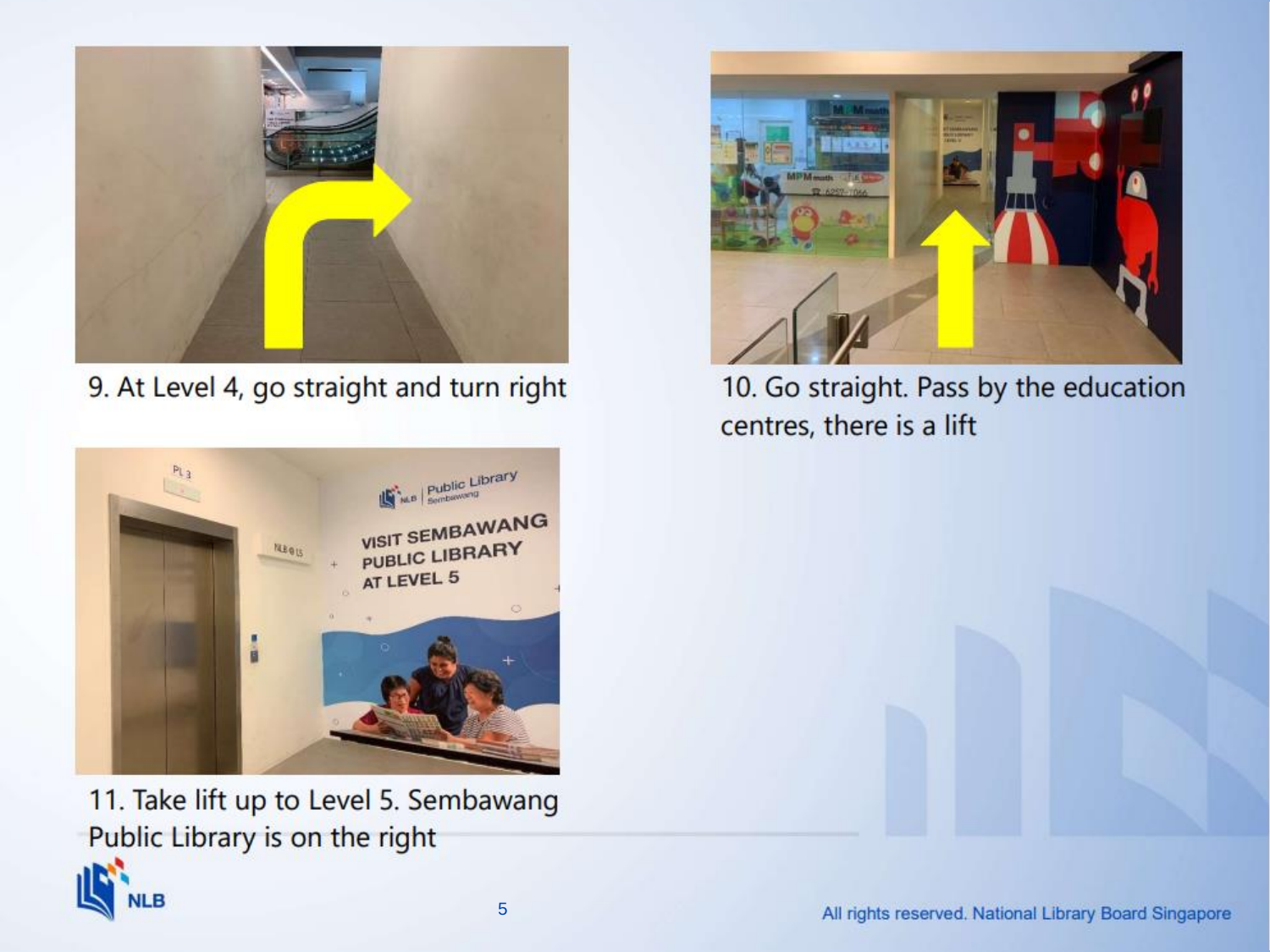## **Route 2: From Sun Plaza/Sembawang Stn Bus Stop (58251) to Sembawang Public Library**

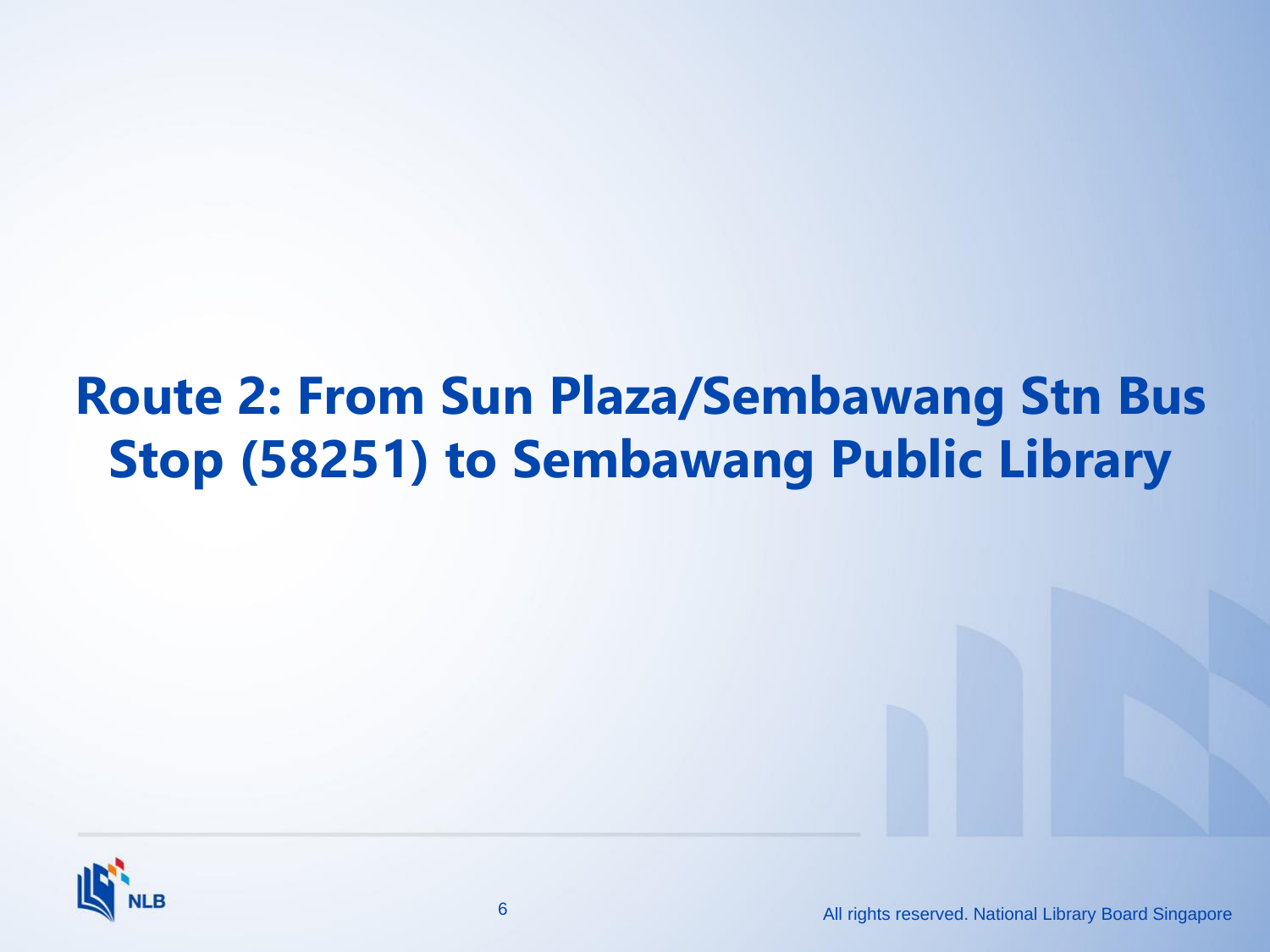

1. After alighting at bus stop, turn right and go straight. Watch for vehicles on your left. Cross over and turn left







2. Go up three ramps



4. Go towards the stalls and continue walking until Macdonald's

All rights reserved. National Library Board Singapore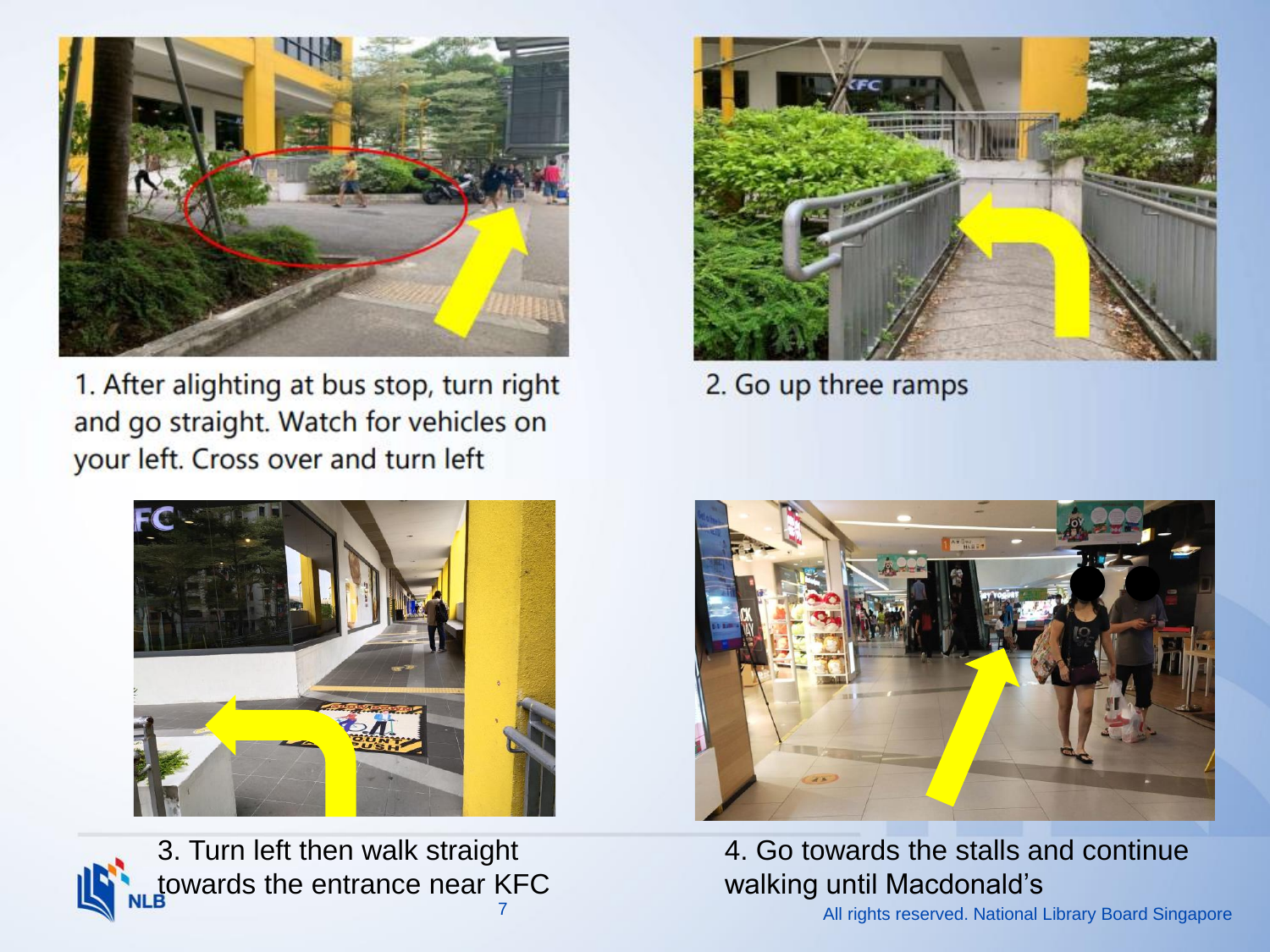



7. Go straight. Pass by the education centres, there is a lift



5. Take the lift up to Level 4 6. At Level 4, go straight then turn right



8. Take the lift up to Level 5. Sembawang Public Library is on the right

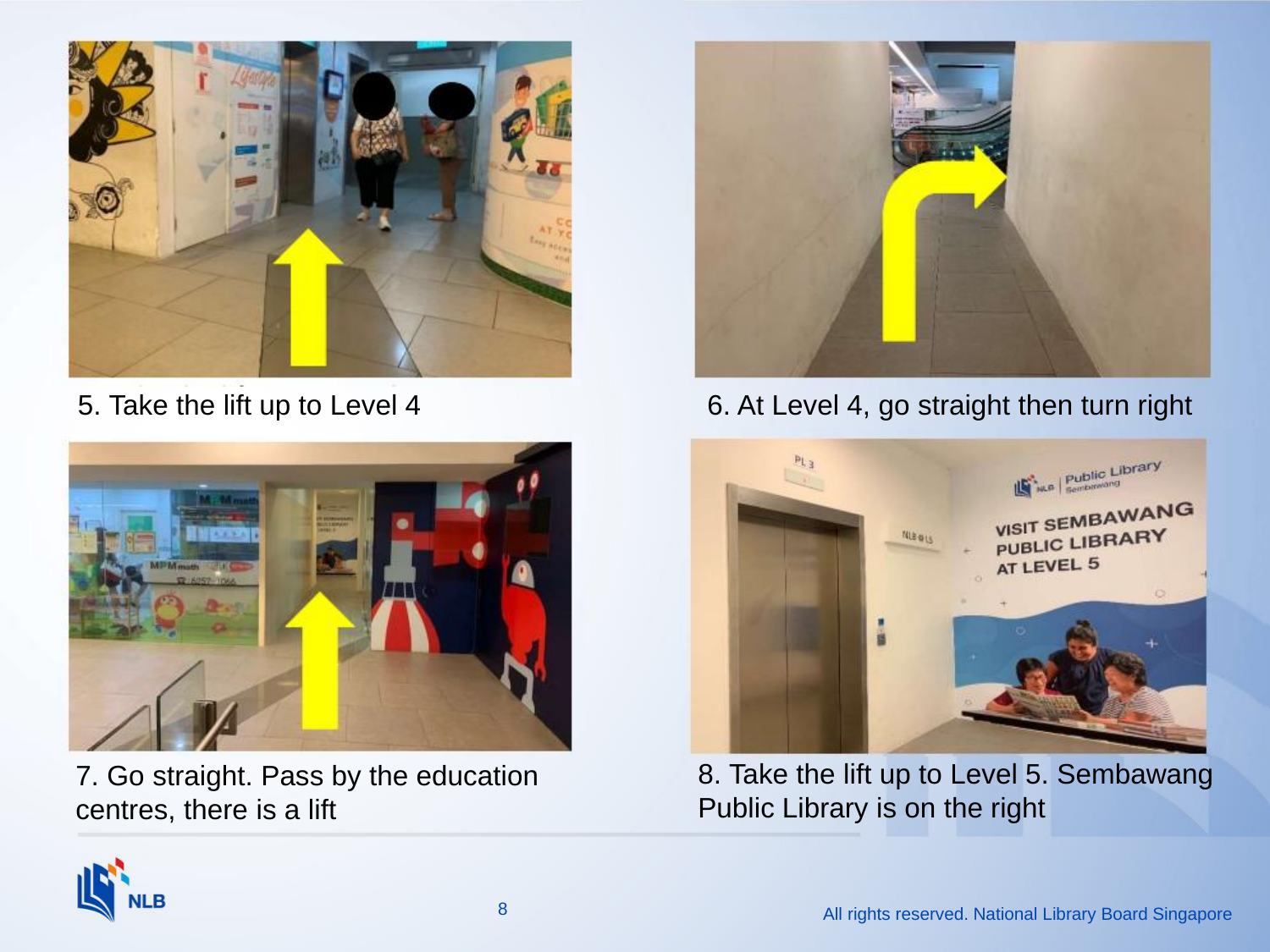## **Route 3: From Sembawang Bus Interchange to Sembawang Public Library**

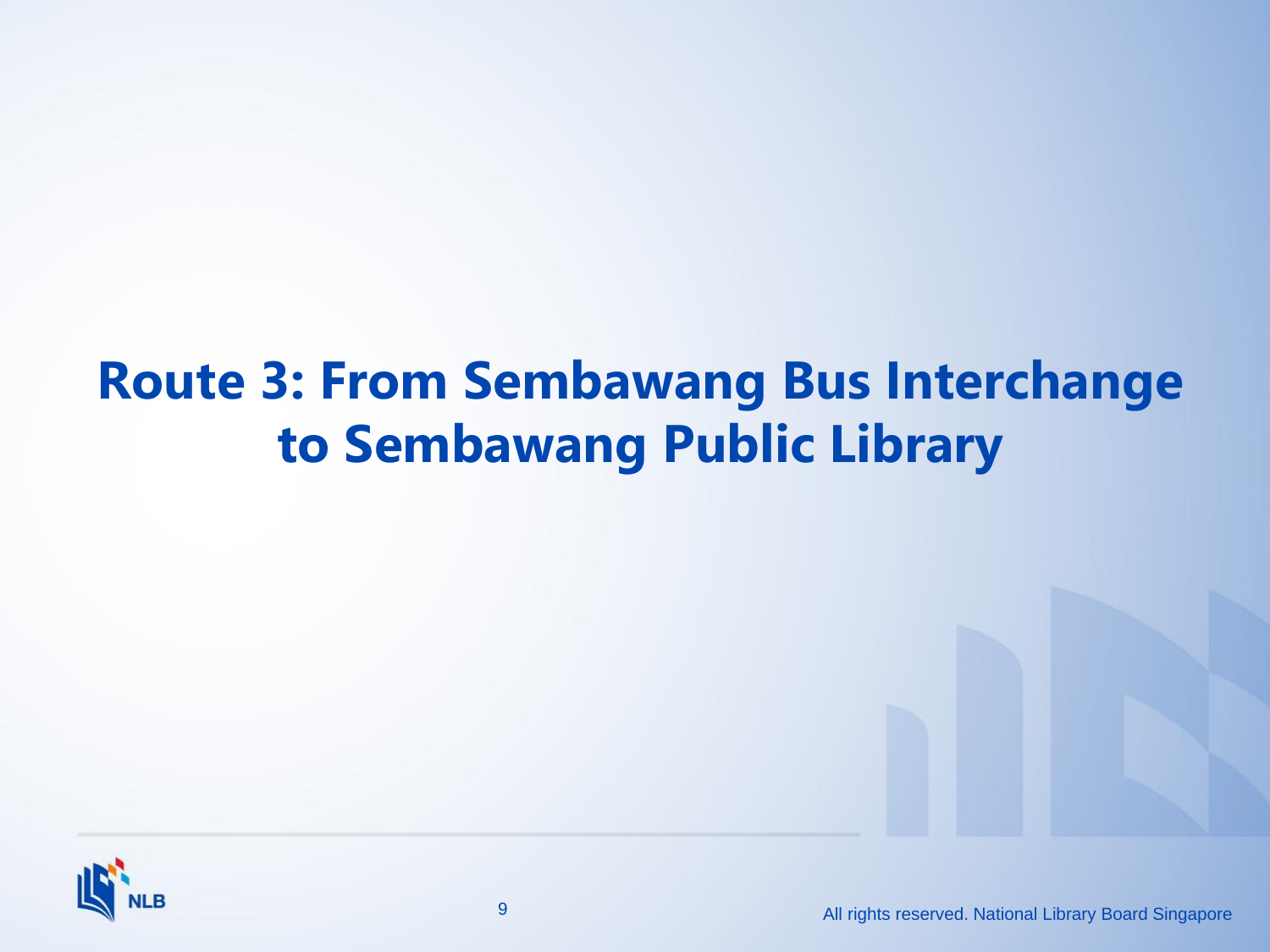

1. At the bus interchange, go up this ramp



3. Go straight and turn left



2. You will see this after the ramp. Go straight and turn right



4. Go straight. You will see McDonald's side entrance

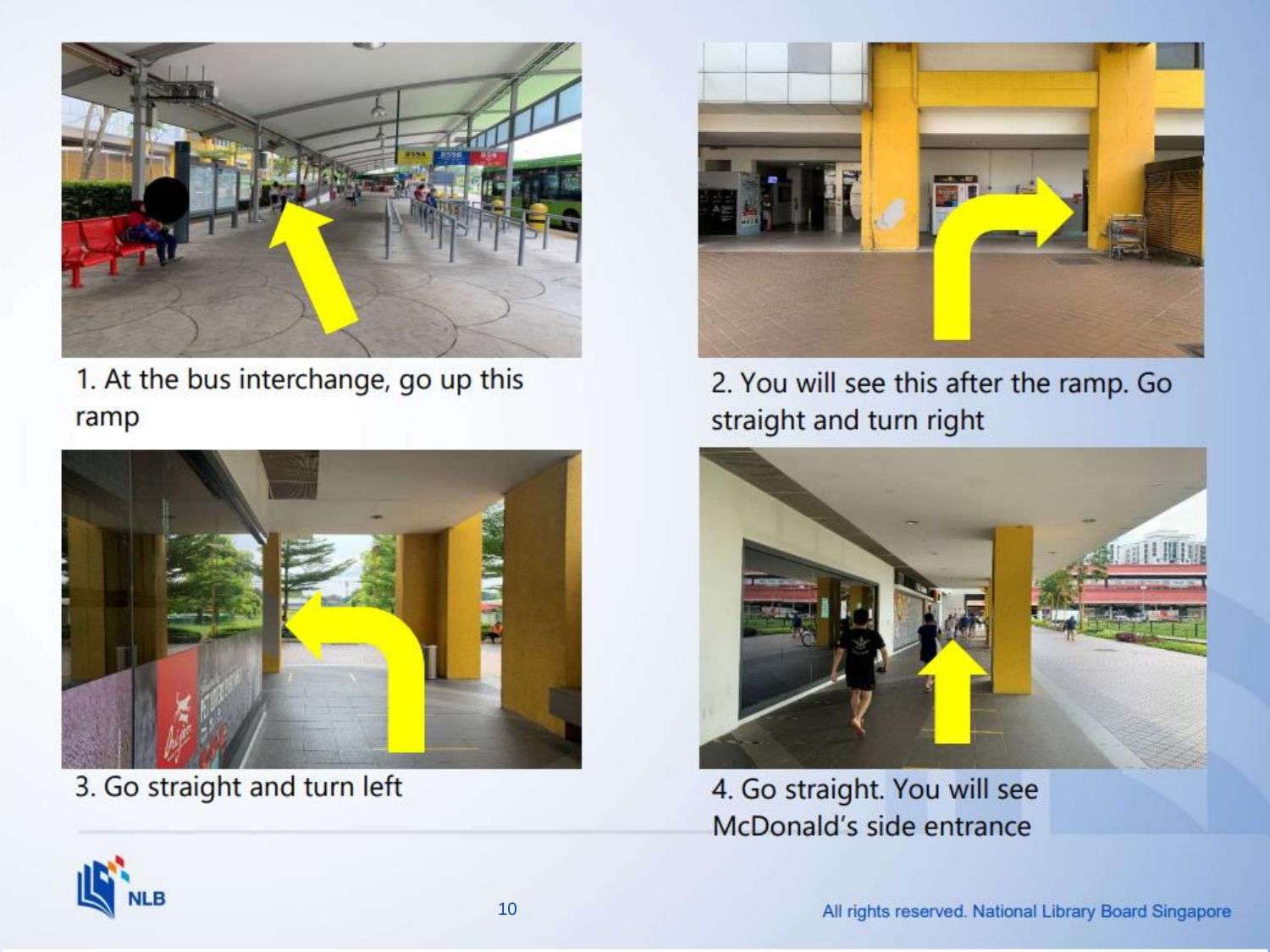

5. Turn left



7. Go straight and turn left. You will see the passenger lift



6. On your left is Sun Plaza's entrance. **Enter here** 



8. Take the lift up to Level 4